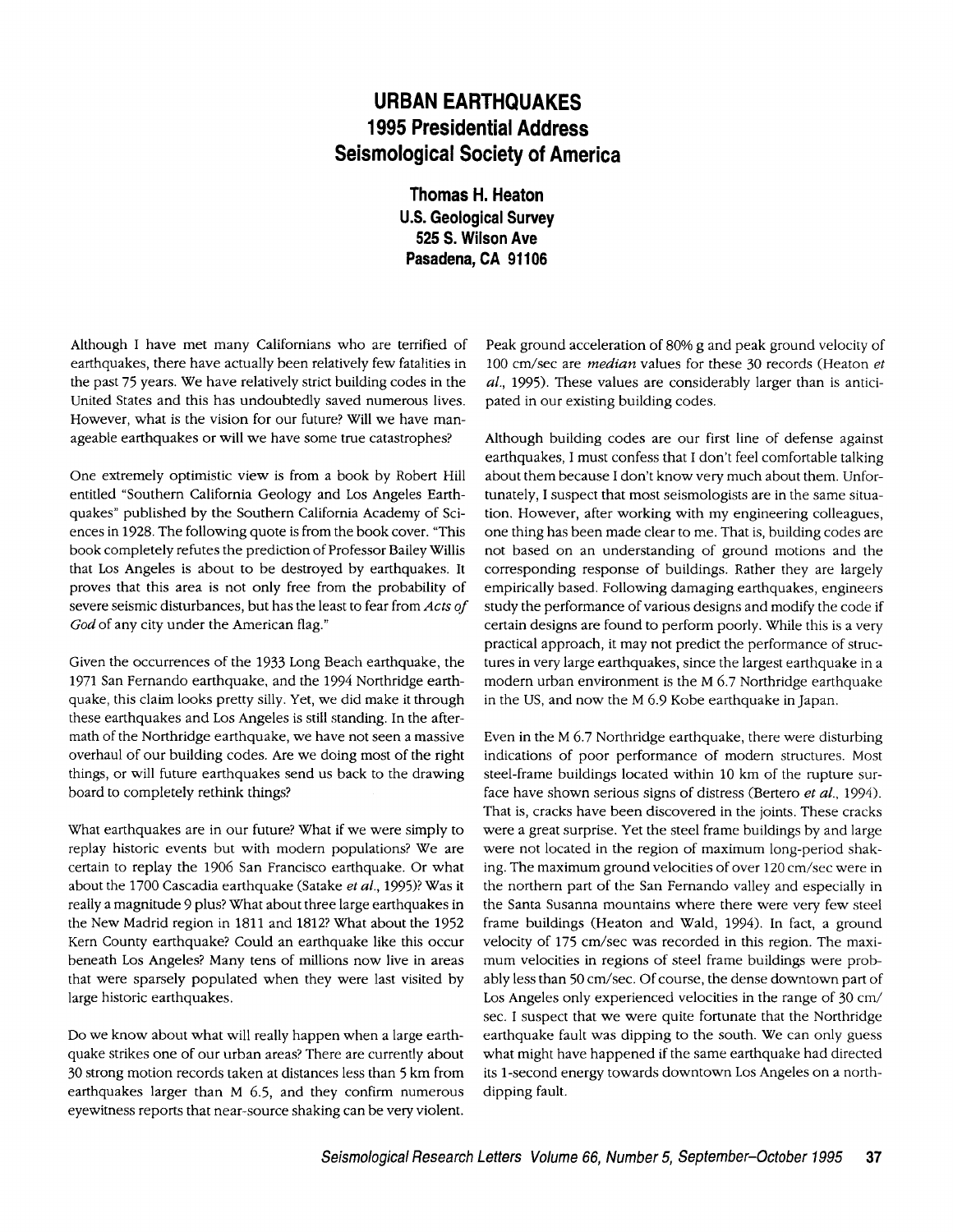I suspect that high velocities from rupture directivity are part of the reason that the Kobe earthquake was so devastating. That is, a large concentration of buildings was subjected to relatively high ground velocities (Wald, 1995). There are undoubtedly many other factors contributing to the Kobe disaster. To be sure, the style of traditional Japanese wood-frame house construction is clearly inferior to that in the US. Nevertheless, in a country known for its attention to detail, many modern buildings were destroyed by a M 6.9 earthquake.

As disturbing as the Northridge and Kobe earthquakes are, they still do not answer the question of what might happen in a much larger urban earthquake. I recently visited a trench opened by Charlie Rubin in a scarp along the base of the San Gabriel mountains about 2 km north of where I live and work. It showed several Holocene offsets of about 2 to 3 meters. I couldn't help but wonder what kind of ground shaking happened in these prehistoric earthquakes. How would our buildings survive in this shaking?

I was reading about Oldham's description of the 1897 Indian earthquake. Of course little definite is known, except that very violent shaking occurred over a region of about 250 km by 150 km. Richter's (1958) book says that, "not merely did eyewitnesses report seeing pebbles bouncing on the ground 'like peas on a drumhead,' but numerous instances were observed, photographed, and figured in detail, of posts shot out of their holes and of boulders lifted out of the ground without cutting the edges of their former seats." What happened here? Could it happen again? Could it happen anywhere?

At present, we have only two near-source ground motion records from earthquakes larger than M 7. The Lucerne record taken in the middle of the Mojave desert from the M 7.2 Landers earthquake (Iwan and Chen, 1994) and the Tabas record from the 1978 M 7.4 Tabas earthquake (Shoja-Taheri and Anderson, 1988). Both of these are impressive records, the peak velocities are 155 cm/sec and 125 cm/sec, respectively. The peak groundmotion displacement in the Lucerne record is over 2 meters and it is probably comparable in the Tabas record. While these are very impressive records, it is unlikely that they represent the strongest shaking that occurred in either of these earthquakes. Furthermore, these are not particularly large earthquakes when compared with others in our past. In 1857, the slip on the San Andreas may have been about 10 meters in the Carrizo plain (Sieh, 1978; Grant and Donnellan, 1994), or in 1906 it may have been about 7 meters north of San Francisco (Thatcher, 1975). Ground motions were large enough to snap trees near their base in both of these great California earthquakes (see Wood, 1955, for the 1857 earthquake; see Lawson *et al.,* 1908, for the 1906 earthquake). How do you snap a tree?

While we may not have a very clear idea of what can happen in close to a very large earthquake, we can come to some tentative conclusions. The ground accelerations would be expected to be at least as large as for smaller earthquakes, but they are likely to last longer and to occur over a larger region. Since we already have seen that the median peak acceleration from the nearsource region of smaller earthquakes is about 80% g, we should not be surprised by violent shaking in future large earthquakes.

The most important difference between a smaller and larger earthquake is that the larger earthquake will have much larger slips than the smaller one. This means that the peak groundmotion displacements can be much larger than has been seen in the past. I am not aware of any modern city that has experienced a ground-motion displacement approaching a meter--perhaps Tangshan, China, did in 1976, but they had very poor construction (a large percentage of the population was killed). San Francisco may have had large long-period motions in 1906, but the indications are that the epicenter was in the city (Boore, 1977) and thus the city may have been spared from a severe displacement pulse caused by directivity. Even so, the damage from the San Francisco earthquake was severe. The 1923 Kanto earthquake beneath Tokyo probably also produced large ground-motion displacements in a city, but again it is hard to learn the appropriate lessons from this earthquake, except that it devastated the largest city in Japan. What will happen when these earthquakes repeat?

If the average slip on a fault beneath a city is several meters, then we can expect to see ground-motion displacements of meters. Furthermore, these ground-motion displacements will probably happen relatively quickly; remember that the expected velocities probably exceed 1 m/sec. In the 1983 Borah Peak earthquake, eye witnesses reported that a 1.5 m scarp formed in about a second (Wallace, R.E., 1984). Similarly short times were reported for the surface faulting from the Luzon, Philippines, earthquake in 1990 (Yomogida and Nakata, 1994).

These large ground-motion displacements could be especially important for flexible structures, such as moment resisting frame buildings and base isolated buildings. However, there is virtually no past experience with flexible structures that have experienced very large ground-motion displacements. As it turns out, the strain (or drift) in a building due to a wave traveling in the building is approximately the ground velocity divided by the wave velocity in the building (for example, see Hall *et al.,* 1995). Since the waves can interfere with each other due to reflections, and because buildings are nonlinear for large motions, the maximum strain in real buildings could be even larger.

Recent modeling of the response of moment resisting frame buildings to near-source ground motions indicates that drifts in excess of 5% could easily develop in the lower floors (Hall *et al.,*  1995). This is would apply for both steel and concrete frame buildings. Although it seems pretty clear that buildings would be heavily damaged by these large strains, it is unknown if they would collapse. It is clear that they will be taken far into the inelastic range of deformation. If the frame is not ductile, as is the case for most concrete frame buildings built before the mid 1970's and perhaps welded steel frame buildings, there is an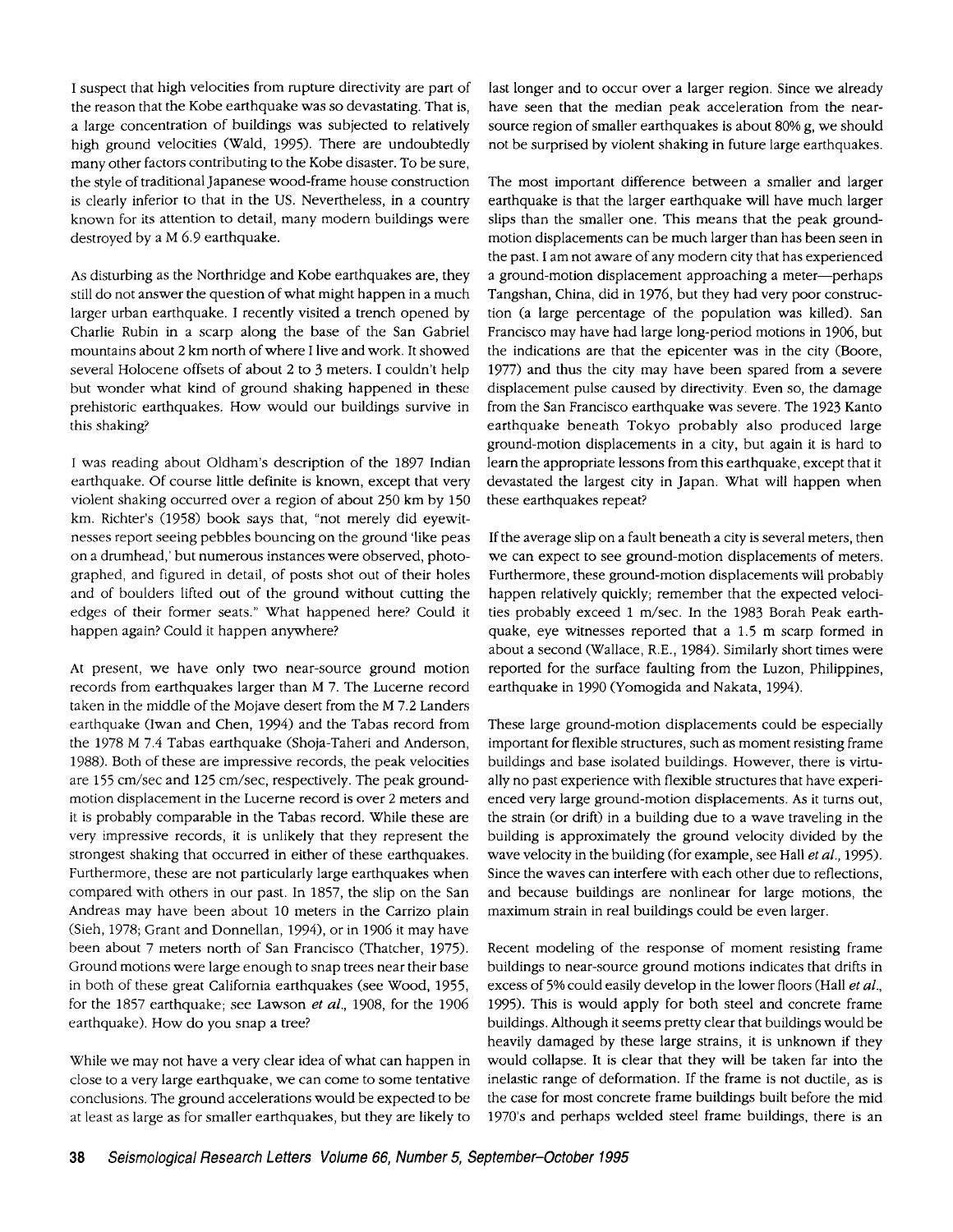even greater concern that the buildings would collapse. Furthermore, these large ground motions have the capacity to overwhelm the displacement limits for existing base-isolated buildings. In fact, ground motions already recorded in the Northridge earthquake are large enough to cause violent impacts of existing base-isolated buildings with their concrete retaining walls (Hall *et al.,* 1995).

So let's recap the situation. The recent experiences of the Northridge earthquake and the Kobe earthquake have already shown us that urban earthquakes can be very damaging and very dangerous. Furthermore, we can anticipate that even larger urban earthquakes are certainly lurking somewhere in our future. We have no direct experience with such earthquakes, but we can anticipate large ground motions having the capability to strain buildings far more than has been seen in the past. These earthquakes also have the potential for completely disrupting our transportation systems, water and power delivery, sewage removal, and many other aspects of our lifelines. Furthermore, in a very large earthquake, this could happen over a very broad geographic region.

Frankly, when I think of these things, it frightens me. Perhaps the one bright spot in this picture is that large earthquakes are rare and our lives are short, so there is still a pretty good chance that we'll already be dead by the time that a very large earthquake visits one of our major cities. Although it seems that counting on the brevity of our life spans is the basis for much of our public policy making, this is clearly shortsighted and could backfire in a few tens of seconds.

So what should be done about the problem of urban earthquakes? Given the tens of millions of people at risk and the prospect of a trillion-dollar catastrophe, it would seem logical that we should invest heavily in understanding how to protect ourselves. Yet we see an earthquake community that is struggling. I won't go into the details here-you know the situation. Furthermore, if the funding problem seems bad to earth scientists, in some ways it is even worse for earthquake engineering. Critical testing has not been done and attempts at mathematical models have been relatively modest.

Given the extreme cost of retrofitting buildings, it seems totally illogical to continue constructing buildings whose response to future earthquakes is unknown. While I suspect that it is feasible to economically construct buildings that would survive very strong shaking, I doubt that we have a clear idea of exactly how to do it. Only through research by both seismologists and engineers can we gain the necessary knowledge to best design buildings to survive such earthquakes.

I think that much of the problem is that the general populace has no knowledge of the issues that I have raised. Furthermore, they are not being told. Consider the problem of the hundreds of steel-frame buildings with welds that were cracked by the Northridge earthquake. As nearly as I can tell, the occupants of most of these buildings have not been told of the problems. The owners of the buildings could suffer catastrophic financial loss if occupants are told that the safety of their buildings is uncertain. Practicing engineers are paid by building owners and it is difficult for them to publicly discuss their concerns about these buildings. Seismologists don't say much about the situation because they know so little about buildings. Although there are many interests to protect, who protects the interests of the occupants?

As many of you know, I have expressed similar concerns about the potential dangers from large ground motions before (e.g. Heaton, 1991). Frankly, some earthquake professionals have scolded me for expressing these views. They argue that, while recent earthquakes showed that there are some problems, particularly with older buildings, they also showed that modern buildings have the capacity to withstand the strongest shaking anticipated. These people have also told me that to voice my concerns publicly is irresponsible. Why focus on an improbable doomsday scenario that scares the public and could have a negative economic impact? While I'll concede that doing our science in a public arena is less than satisfying, I think that it is the best way to focus the necessary attention to understand and mitigate our vulnerability to future disasters. How can we expect to obtain the resources to solve these problems if we don't acknowledge that there is a problem? If we do not clearly and openly discuss these critical issues, then there are many compelling reasons for people to assume that the *status quo* is adequate. Unfortunately, learning that the *status quo* is inadequate could come at a very high price.

I feel that we have been evading key issues about the potential impact of large earthquakes on cities. The social and economic pressures associated with these issues are so intense that many earthquake researchers avoid direct discussions of our ability to predict the consequences of large urban earthquakes. As serious as earthquakes like Northridge and Kobe were, I suspect that they will not receive much attention in future history books. These pages are reserved for the much larger earthquakes that will inevitably strike heavily urbanized areas. I feel very frustrated knowing that we have been given warning signs of things that may go very wrong in the future, but we lack the necessary knowledge to take the steps to protect ourselves. If most of the public knew how much could be done, but that isn't being done, I think that they would be frustrated too.  $\blacksquare$ 

## **REFERENCES**

- Bertero, V. V., J. C. Anderson, and H. Krawinkler, 1994. Performance of steel building structures during the Northridge earthquake, UCB/ EERC 94/09, Earthquake Engineering Research Center, University of California, Berkeley.
- Boore, D. M., 1977. Strong motion recordings of the California earthquake of April 16, 1906, *Bull. Setsm. Soc. Am.* 67, 561-576.
- Grant, L. B., and A. Donnellan, 1994. 1855 and 1991 surveys of the San Andreas fault: implications for fault mechanics, *Bull. Seism. Soc. Am.*  84, 241-246.
- Hall, J. F., T. H. Heaton, M. Hailing, and D.J. Wald, 1995. Near-source